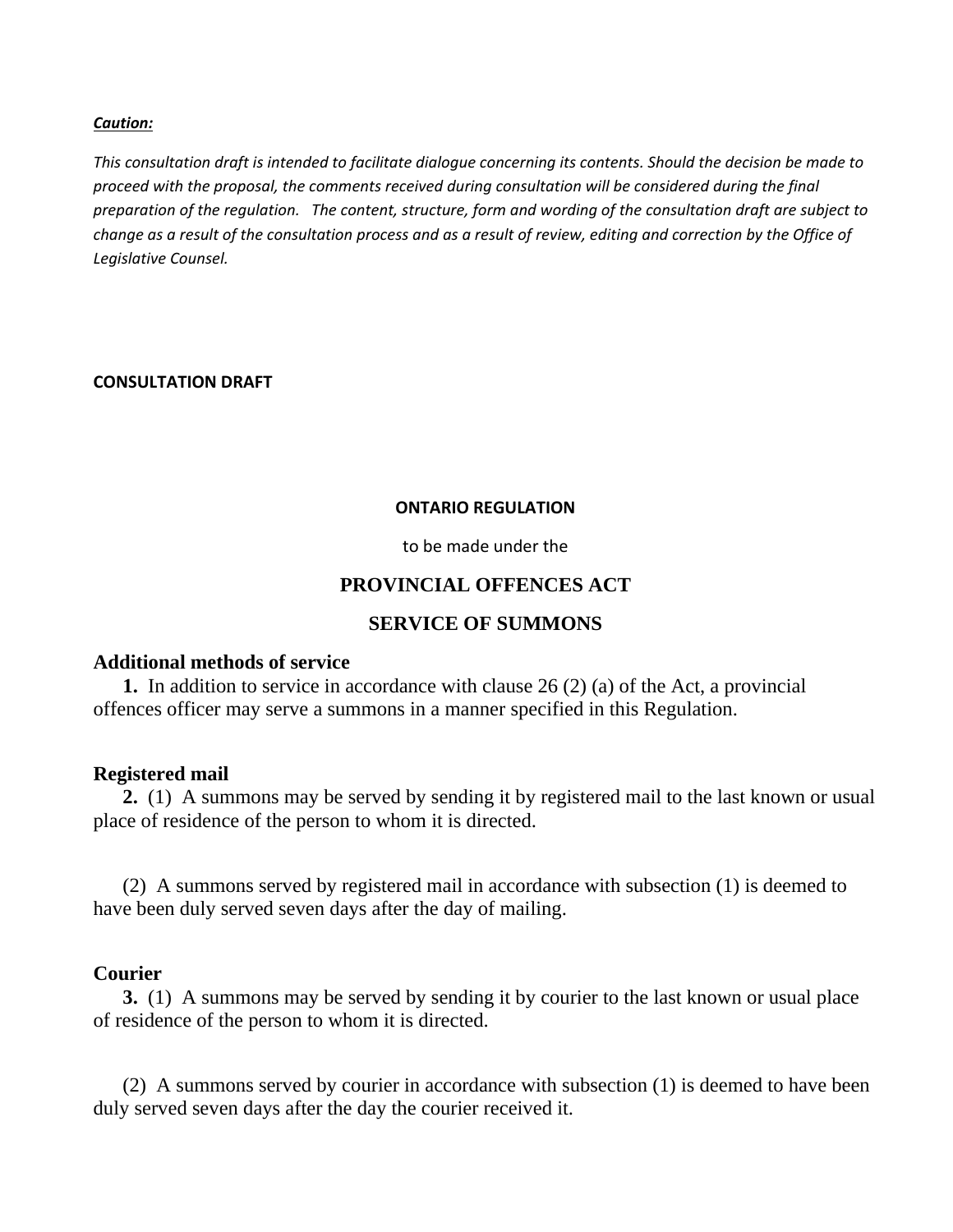#### **Email**

**4.** (1) Subject to subsection (2), a summons may be served by sending it by email to an email address that the person to whom the summons is directed has provided for the purpose of receiving electronic documents or at which the person is known to receive email communications.

(2) Service by email under subsection (1) is effective only if the person provides a written response to the email, unless the response indicates that the person cannot access the summons.

(3) A summons served by email in accordance with subsections (1) and (2) is deemed to have been duly served on the day the person provides the written response.

#### **To a representative**

**5.** (1) Subject to subsection (2), a summons may be served by providing it to the representative of the person to whom it is directed,

- (a) by delivering it personally to the representative or leaving it with a person at the representative's place of business;
- (b) by registered mail or courier to the representative's place of business; or
- (c) by email to the representative's email address for business.
- (2) Service in accordance with subsection (1) is effective only if the representative,
	- (a) is a licensee under the *Law Society Act*;
	- (b) has given prior written or oral consent to receiving the summons on the person's behalf; and
	- (c) in the case of service by email, provides a written response to the email, unless the response indicates that the representative cannot access the summons.

(3) A summons served in accordance with clause (1) (b) or (c) and subsection (2) is deemed to have been duly served,